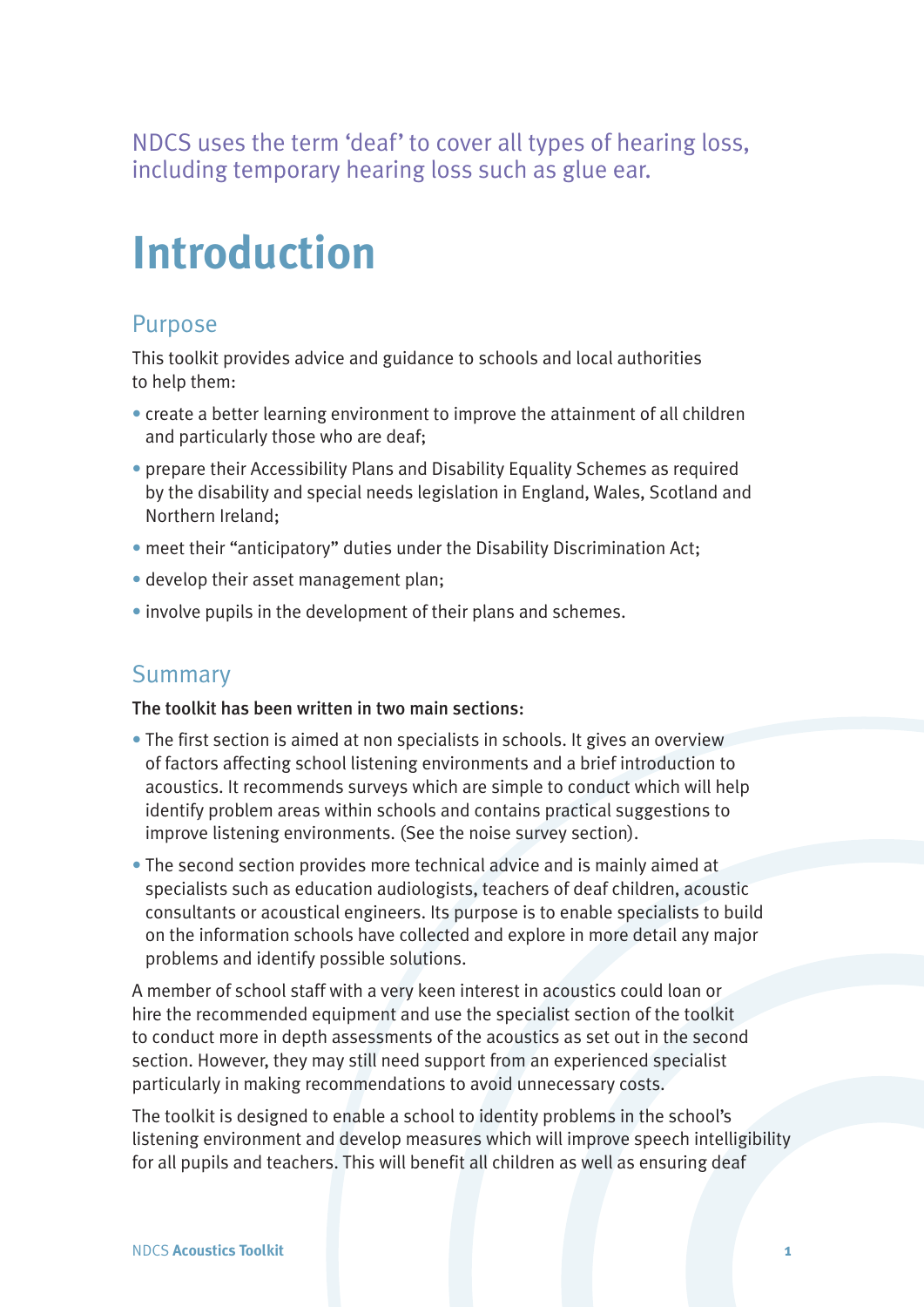children do not face unnecessary barriers to learning and are fully supported and included in the learning environment. There may be many improvements that can be made to a school's listening environment at a modest cost. Other improvements may require specialist assessment and require higher levels of expenditure.

## Why good acoustics are important for learning

As adults we know it can be difficult to understand speech in noisy situations e.g. a busy restaurant, construction work outside a window and school classrooms can be very noisy environments. For deaf children poor acoustics in school classrooms can be very challenging and can make it very difficult for them to use hearing aids and cochlear implants optimally. Hearing aids and cochlear implants amplify all noises in the classroom not just the teacher's voice. This can mean that a deaf child misses a lot of words spoken by the teacher and therefore misses the message. Research has demonstrated that there is a link between attainment and good acoustics for both deaf and hearing pupils.

To understand what is being spoken the teacher's voice needs to be louder than the background noise, if the classroom is too noisy most teachers will have difficulty speaking loud enough to enable good understanding. In addition school classrooms can be very reverberant and this makes listening even more difficult. Reverberation occurs when the sound from the source has stopped but echoes from the sound continue in the room. If the surfaces have a low absorbency then the sound may bounce around the room arriving at the child's ear at different times making it difficult to listen to the message. The message becomes smeared by the echoed sounds and can be impossible to understand.

Also as adults, because of our linguistic knowledge, we are able to fill in the gaps where we haven't heard the full message. This is often referred to as 'auditory closure'. As children have a limited linguistic knowledge they do not have the skills of 'auditory closure' and are not able to fill in the gaps. Therefore as children can spend about half the school day listening, good listening conditions are essential for all children to access and be fully included in school life.

# Acoustic standards

This toolkit is written to comply with national standards:

- Building Bulletin 93 (BB93) Acoustic Design of Schools issued by the DfES in 2003 has defined good acoustic standards for schools. It sets out mandatory standards for new school builds and new extensions in England and Wales and serves as good practice guidelines for how classrooms should be structured if teachers and students are to work effectively.
- The Scottish Executive document Guidance for local authorities on internal environmental conditions in schools states: 'Every part of the school building shall have the acoustic conditions and insulation against disturbance of noise appropriate to the use for which the part of the building is designed'.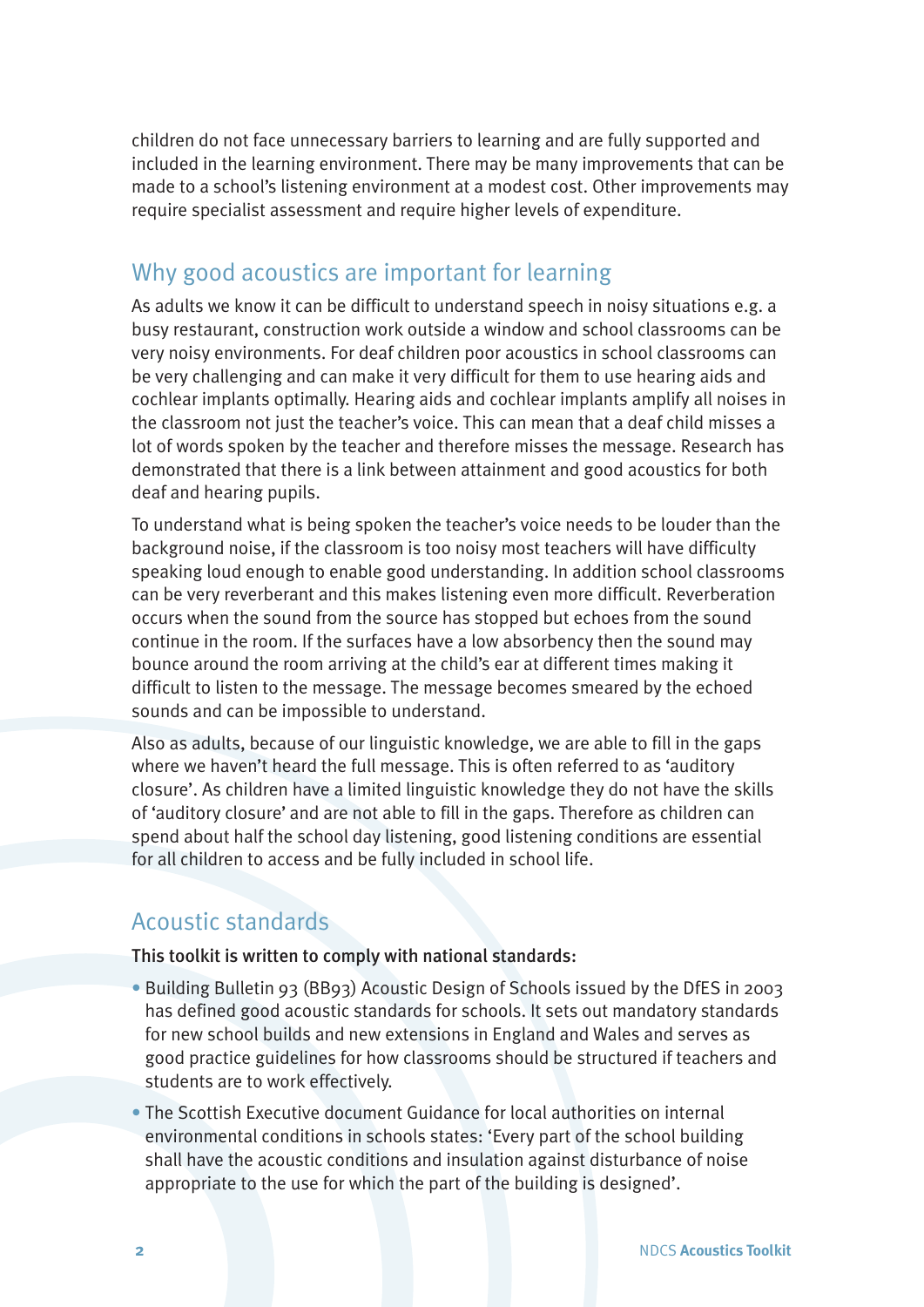• For Northern Ireland section 4.11of the Department of Education's Building Handbook for Primary Schools, which is currently being reviewed as of September 2007, states that 'Not only movement but sound can intrude upon the working arrangements preferred by the teachers in each teaching space. Ways of absorbing sound should be considered both in the basic design of buildings and in the materials used.'

## How to use the toolkit

The toolkit is designed to be a flexible resource. You can follow the content in order in its entirety or you may identify key areas of concern in your school and refer to the relevant section. For example, you may identify that noise is a significant problem in a classroom and undertake the preliminary survey. The sections of the toolkit you choose to follow will also be determined by the equipment available to you.

Section one requires no specialist equipment or knowledge. However, section two requires more in depth knowledge of acoustics and some experience of using the specialist equipment. Undertaking the surveys in section one should help schools identify whether there is a need to seek specialist support to carry out more detailed investigations.

The toolkit includes blank data collection sheets to help gather relevant information. The data collection sheets can be photocopied. Worked examples are also given to show how the data collection sheets can be used.

Links to sources of information about companies that may be able to undertake remedial work or further investigation will be available on the NDCS website: www.ndcs.org.uk.

#### Equipment required for Section Two

- A long tape measure (speech intelligibility tests)
- A sound level meter (SLM)

You may be able to loan a sound level meter from the local authority's hearing support or sensory impairment service or its property services. They are also available for hire or purchase from a number of different companies such as:

Noise Meters Limited www.noisemeters.co.uk/hire Gracey and Associates www.gracey.com Hire Sound Level Meters www.inlet.com

#### There are four different types of sound level meters

- Type 0 This is the most accurate and is intended as a laboratory reference standard. This grade has the tightest tolerance over the widest frequency and amplitude range.
- Type 1 This is also for laboratory use and is similar to the old precision grade. It can also be used in the field where the acoustical environment can be closely specified and/or controlled. Local authorities prefer to use type 1 meters as they are perceived to be the minimum acceptable for legal work.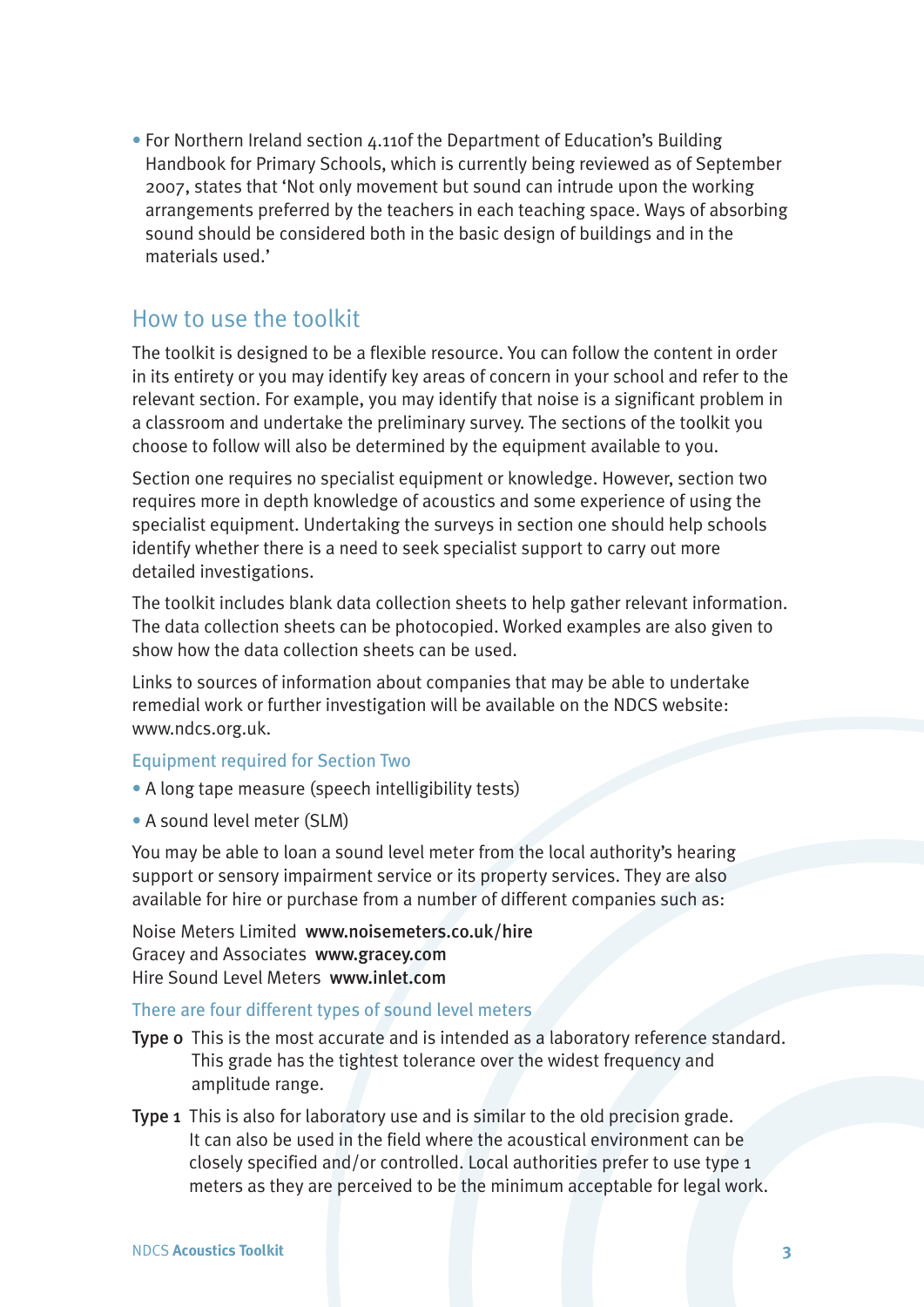- Type 2 This type is suitable for general field applications
- Type 3 A noise survey meter to establish whether a noise limit has been violated. The most recent guidance from the Health and Safety Executive specifically states that type 3 meters are not suitable for noise assessments.

Type 1 will be suitable for all testing in the classroom. Types 1 and 2 are the sound level meters most commonly used in the measurement of noise.

# Background information about hearing, speech and noise

In considering acoustics it is helpful to have a basic understanding of hearing, speech and noise.

#### Hearing

Hearing involves the ear, part of the nervous system and part of the brain. All three elements must work together for you to be able to receive sound and be able to convert it into messages for the brain to understand.

Sound is made when objects vibrate and is an invisible vibration. It travels in waves, spreading outwards from the source of the sound. Sounds are different both in loudness (intensity) and pitch (frequency).

Intensity or loudness is measured in decibels (dB). Frequency (pitch) is measured in Hertz (Hz). All sounds are made up of different frequencies. A piano keyboard runs from low pitch on the left to high pitch on the right and an audiogram (see below) is the same.

Hearing is usually measured using behavioural tests. The most common behavioural test is using pure tones. The sounds come through headphones and each time a child hears a sound they respond by moving an object, pressing a button or saying 'yes'.



#### Audiogram

Hearing test results are recorded on an audiogram. This shows how loud a sound has to be and at what frequency before the child can hear it. Each ear will be tested individually. The frequencies tested are those relating to frequencies produced by our speech.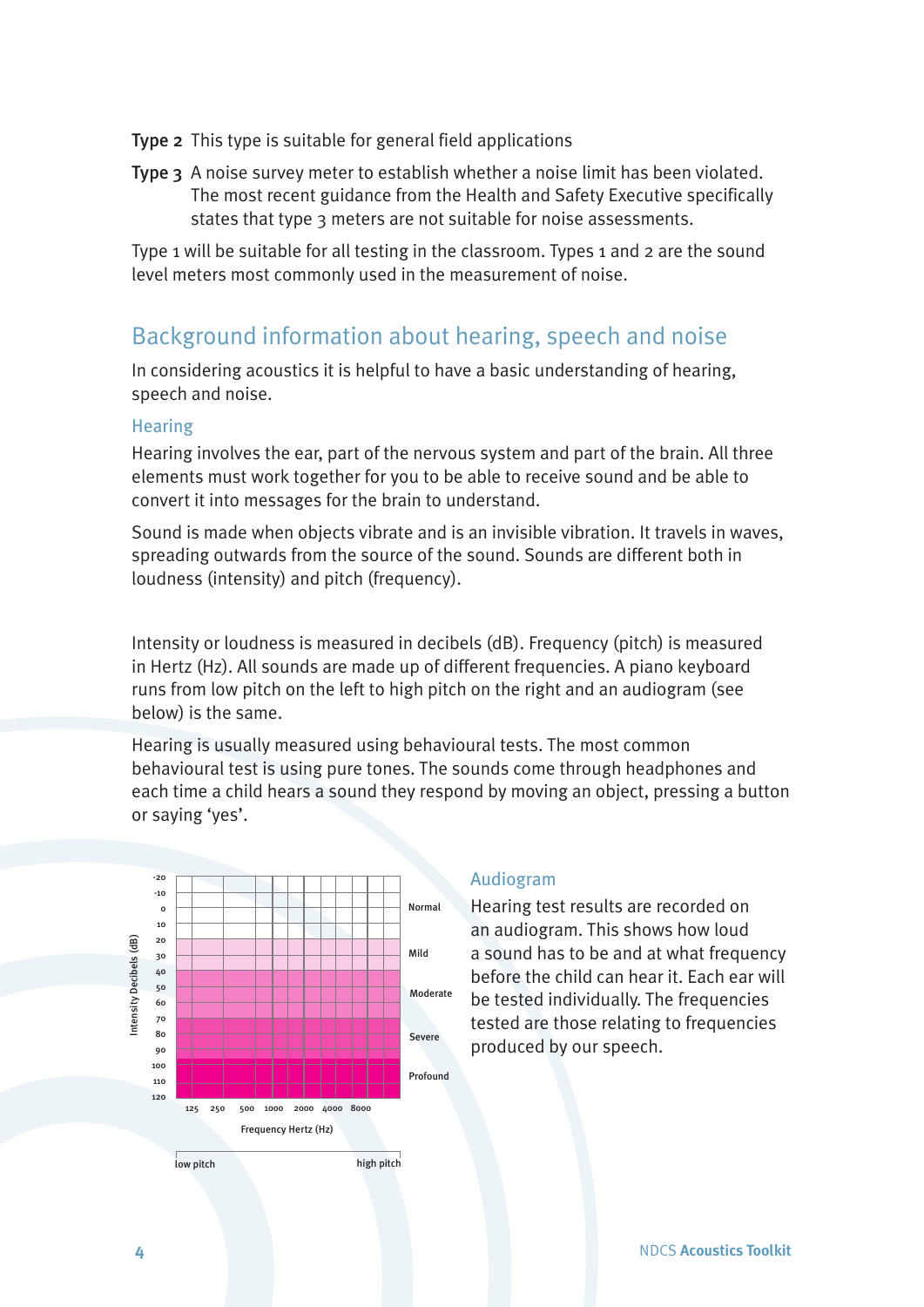The above audiogram shows the different levels of hearing losses.

There are different levels of deafness and these are most often classified as mild, moderate, severe or profound. Few children are totally deaf: most deaf children can hear some sounds at certain pitches and volume.

#### A child with:

#### Mild deafness: 20-40 dB

would hear a baby crying or music from a stereo but may be unable to hear whispered conversation

#### Moderate deafness: 41-70 dB

would hear a dog barking or telephone ringing but may be unable to hear a baby crying

#### Severe deafness: 71-95 dB

would hear a chainsaw or drums being played but may be unable to hear a piano or a dog barking

#### Profound deafness: **>**95 dB

may hear a large lorry or aeroplane, would be unable to hear a telephone ringing *(Source: British Society of Audiology 1988.)*

Some children's deafness may fall into two categories e.g. moderate to severe. Deaf children with the same level of deafness may experience sounds differently.



#### Speech

The pink area on the audiogram opposite is all the speech sounds from normal speech.

Speech comprises of vowels and consonants. The audiogram below shows the main areas in speech where vowels and consonants occur, and these are also the same areas where we perceive loudness and clarity.

Vowels give power and loudness to speech and the consonants give clarity and meaning to speech. Consonants are the weakest sounds and are generally higher in frequency than vowel sounds which are low frequency sounds.

Speech is usually a mix of high and low frequency sounds.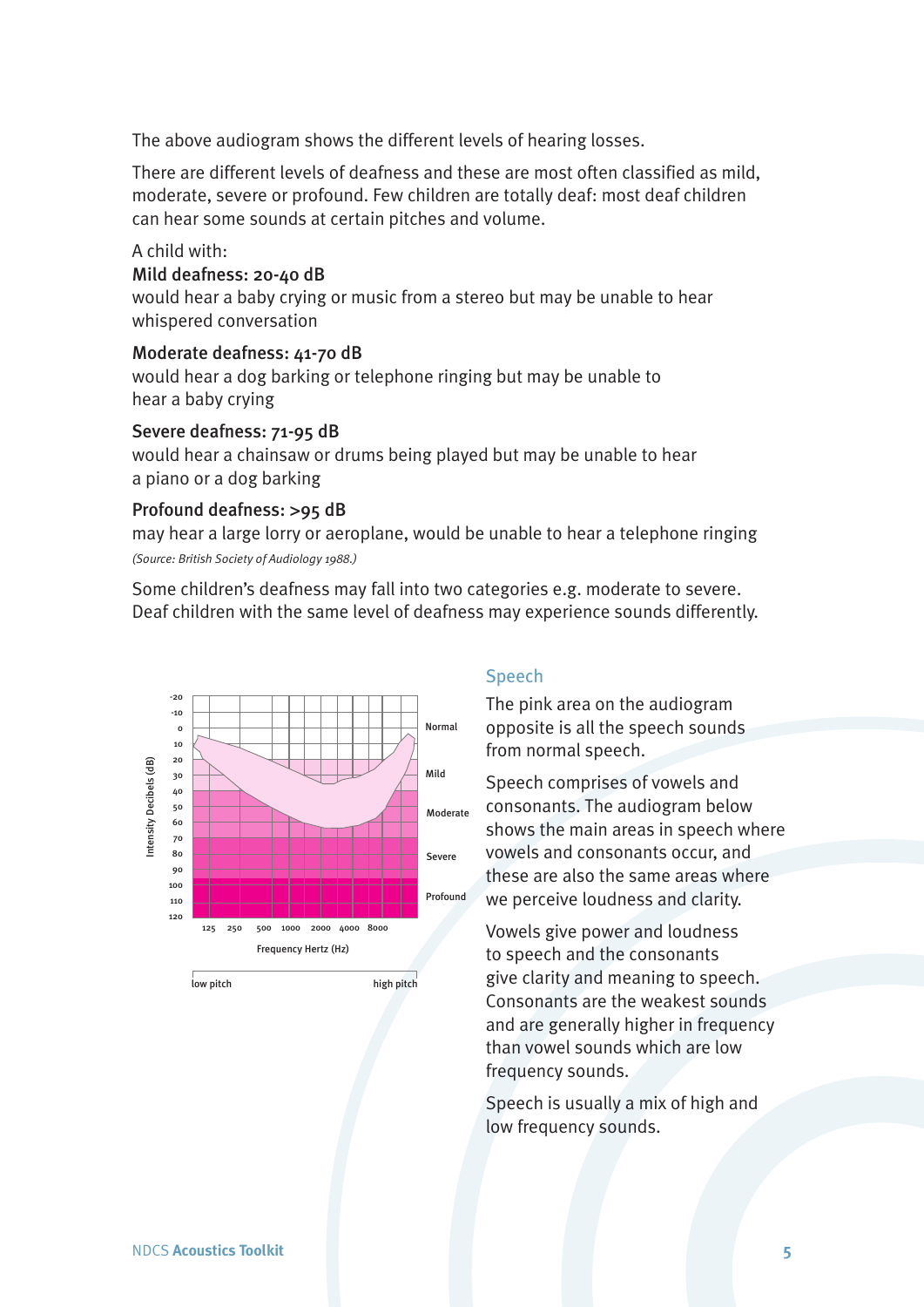

The main issue for schools is that everyday building materials absorb the higher frequency sounds more easily than lower frequency sounds. This means that the consonants, which are required for speech clarity, are more likely to be absorbed than the vowels. Therefore additional special materials may need to be added to a room to absorb more of the lower frequency sounds.

#### Noise

Noise can come from many sources but in a classroom it mainly comes from the people in the room. This means that it tends to be speech noise.

As stated above, high frequency sounds are more likely to be absorbed and low frequency sounds reflected.

Noise is mainly low frequency in nature and if enough of it is reflected, it will 'mask out' the more important high frequency consonants making it difficult to understand what the teacher is saying.

In summary we need to hear the consonants in speech if we are to understand what is being said, keep noise as low as possible and prevent as much low frequency reflection as possible.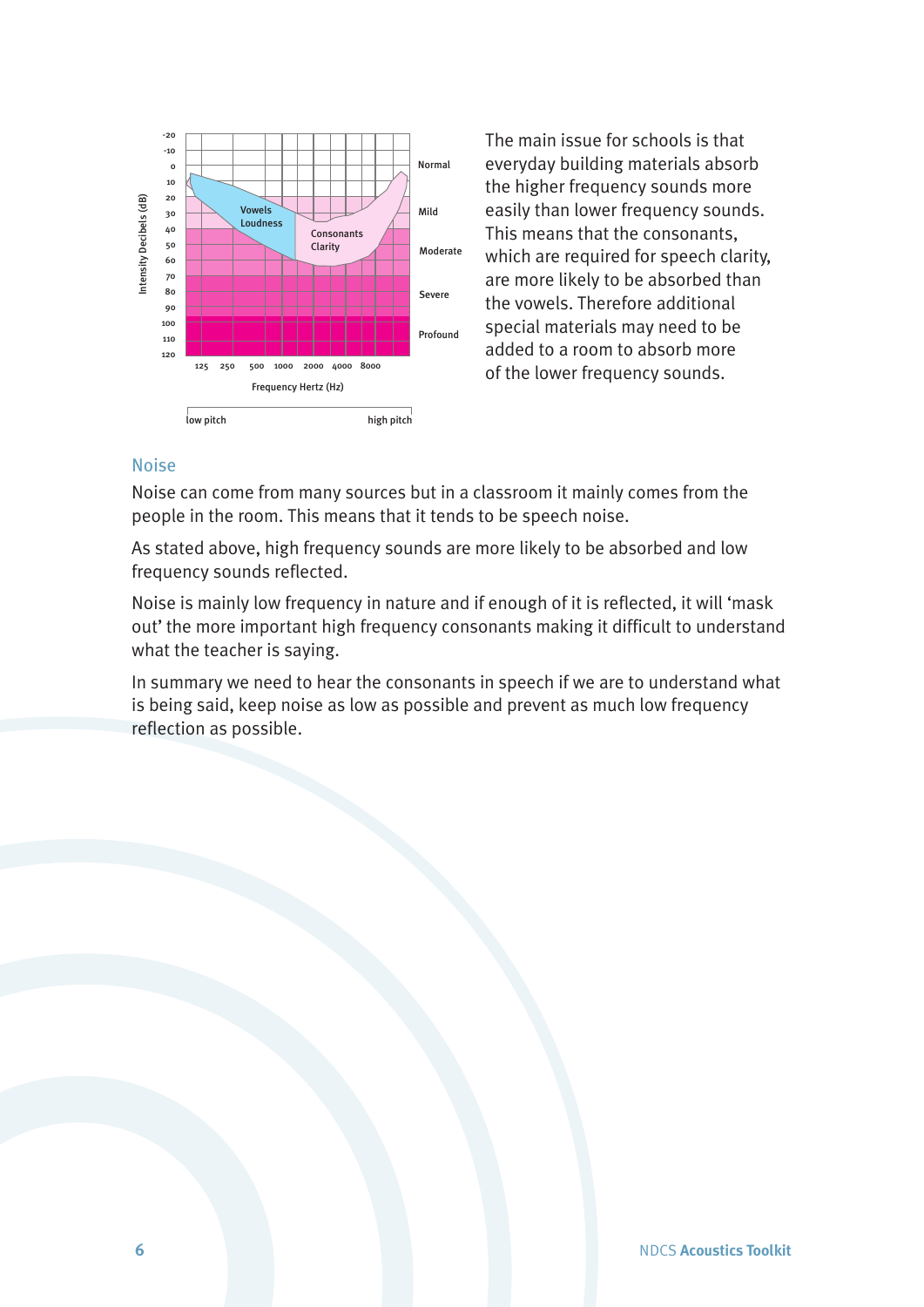# The importance of good acoustic design in schools

The most serious acoustic problems are due to excessive noise transfer between rooms and/or excessive reverberation in rooms. Both these factors reduce speech intelligibility in a classroom.

The table below shows the factors which affect speech intelligibility in a room. For speech to be intelligible in a room the reverberation time (RT) needs to be low. Reverberation time is the time taken for the reverberant sound energy to decay to one millionth of its original intensity (corresponding to a 60db reduction in the sound level).



The factors which can affect speech intelligibility are shown below

Table 1.5 in BB93 (Appendix B) shows the RTs for all the types of rooms in a school. Where understanding of speech is essential, ie the classrooms, the RT is 0.8s but in music rooms where listening to music is important, the RT is **<**1.0s. Classrooms specifically designed for use with deaf pupils must have a RT of **<**0.4s.

It could be argued, with a view to effective inclusion, that all classrooms should be designed for deaf students and they should all have an RT of **<**0.4s, although BB93 does not require this.

The other significant issue is noise in the room. It is important that the only noise in a classroom stems from factors which are under the control of the teacher. BB93 has levels of 'indoor ambient noise' which are measured when the room is empty.

Table 1.1 in BB93 (Noise Survey section - interior noise in the classroom school empty) shows performance standards for indoor ambient noise levels for all the types of rooms in a school. BB93 regulations for indoor ambient noise levels should include the sum of noise from all sources from outside the school, along with any internal noise from heating and ventilation systems. The windows, if used for natural ventilation, should be open. Primary and secondary classrooms should have an ambient noise level of 35dB LAeq,30mins and classrooms specifically designed for use with deaf pupils should be 30dB LA eq,30mins.